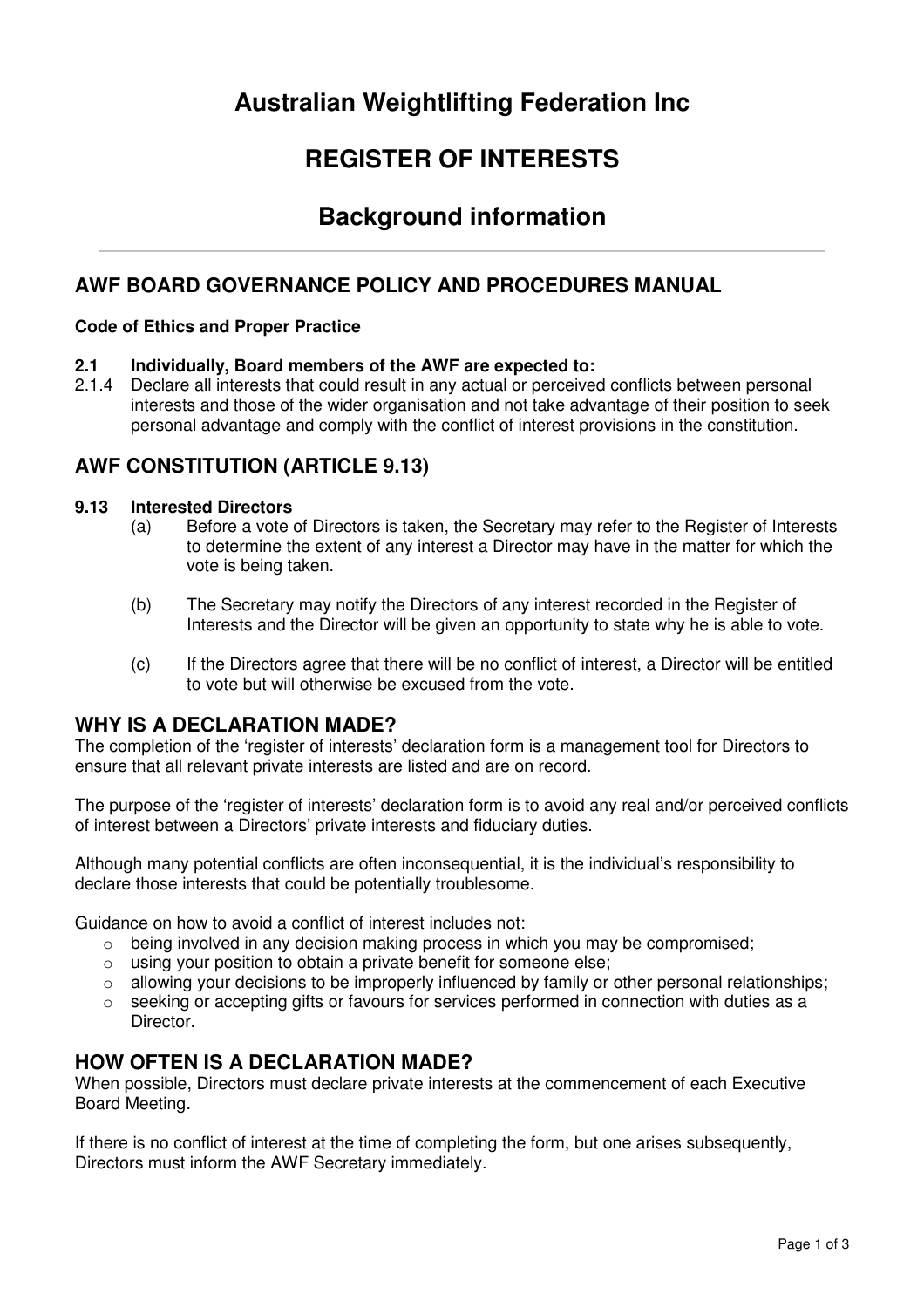## **REGISTER OF INTERESTS**

#### I, (insert full name)

Being a Director of the Australian Weightlifting Federation Incorporated, hereby declare a conflict of interest with respect to the following item(s) listed for action during the Australian Weightlifting Federation Board of Directors Meeting held in **<city>** on **<date>**.

| Agenda<br>No. | <b>Discussion Item / Action</b>                   | <b>Declaration</b>      |
|---------------|---------------------------------------------------|-------------------------|
| 6.5           | Allocation of 2008 Olympic Team Nomination Trials | <b>Brief Commentary</b> |
|               |                                                   |                         |
|               |                                                   |                         |
|               |                                                   |                         |
|               |                                                   |                         |
|               |                                                   |                         |
|               |                                                   |                         |
|               |                                                   |                         |
|               |                                                   |                         |
|               |                                                   |                         |

This information is true and correct to the best of my knowledge. I declare that as far as I am aware none of these private interests conflict with any of my official duties. I undertake to advise the Secretary in writing if a conflict or perceived conflict arises in the future and to not be involved in any decision making process in which I may be compromised.

Signature experiments and the state of the state of the state of the state of the state of the state of the state of the state of the state of the state of the state of the state of the state of the state of the state of t

Date

I have noted the information contained in the declaration.

Signature of the state of the state of the state of the state of the state of the state of the state of the state of the state of the state of the state of the state of the state of the state of the state of the state of t

(AWF Position) Date